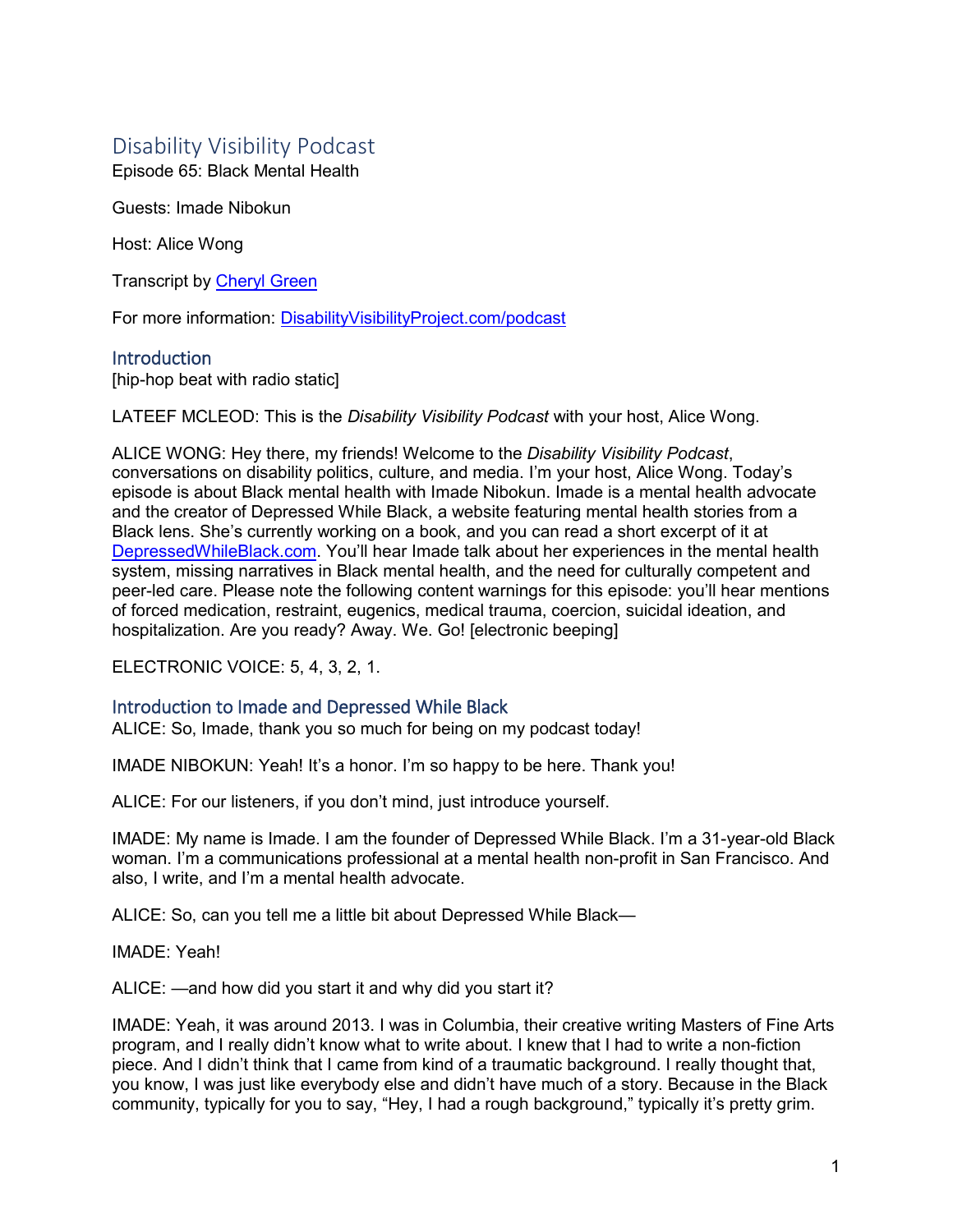It's like *Precious* or a lotta really, really dark films like that. So, I didn't think that anything bad happened to me. I didn't think I really went through any challenges. But then I thought about the year before, in 2012, when I was speeding on a highway in Los Angeles, wanting to die. And soon after that, I was diagnosed with Major Depressive Disorder. And I didn't really have a community. I didn't know anyone who was Black and depressed, and so I wanted to write about my experiences in the hopes of finding a community. And so, I started writing pretty much a thesis for my MFA program called *Depressed While Black* about my experiences. And then I started sharing it online, and then it became like a online community. And then now, it's kinda blossoming into working on a in-progress book called *Depressed While Black*.

ALICE: Mmhmm.

What's missing in mental health narratives for Black people and people of color? ALICE: And what do you think is missing in the narratives when it comes to mental health,

IMADE: Yeah. I think that the narrative, historically, has been that Black people are either too strong to have mental health challenges because there's this assumption that Black people have survived slavery. We survived so much oppression in this country that we don't need mental health treatment. That all we need is to just pray it away and then be fine. And then you have the other narrative that Black people don't have kinda the intellectual complexity to have a robust mental health life that incorporates or includes mental health challenges. And this traces its way all the way back to slavery where one of the first mental health, I guess, quote-unquote "challenges" that was quote-unquote "diagnosed" by a slave doctor called Dr. Samuel (I think) Cartwright. He said that Africans who were enslaved, that they dealt with mental health challenges, that in order for them to improve, they need to work more, or they need to be whipped. And so, it kinda comes from that place of Black people are not human enough to have, to hurt and to have mental wounds. And so, we're still, even today, trying to make up for that. It took me a very long time for me to understand that I have the right to be sick, and I have the right to be depressed. And that it's OK, and that it's part of being human.

ALICE: Mmhmm. And there's also, I think, some really toxic and—

especially for Black people and people of color?

IMADE: Mmhmm.

ALICE: —destructive ideas about, number one, that Black people don't feel pain as much.

IMADE: Right. Absolutely.

ALICE: And again, like that trope of the strong Black woman.

IMADE: Yes.

ALICE: Which is so poisonous because I think a lotta people just feel like, is it weak of me to ask for help?

IMADE: Right. That's how I felt. Yeah.

ALICE: So, how has that impacted you in terms of how you were able to get help or at least find, seek out?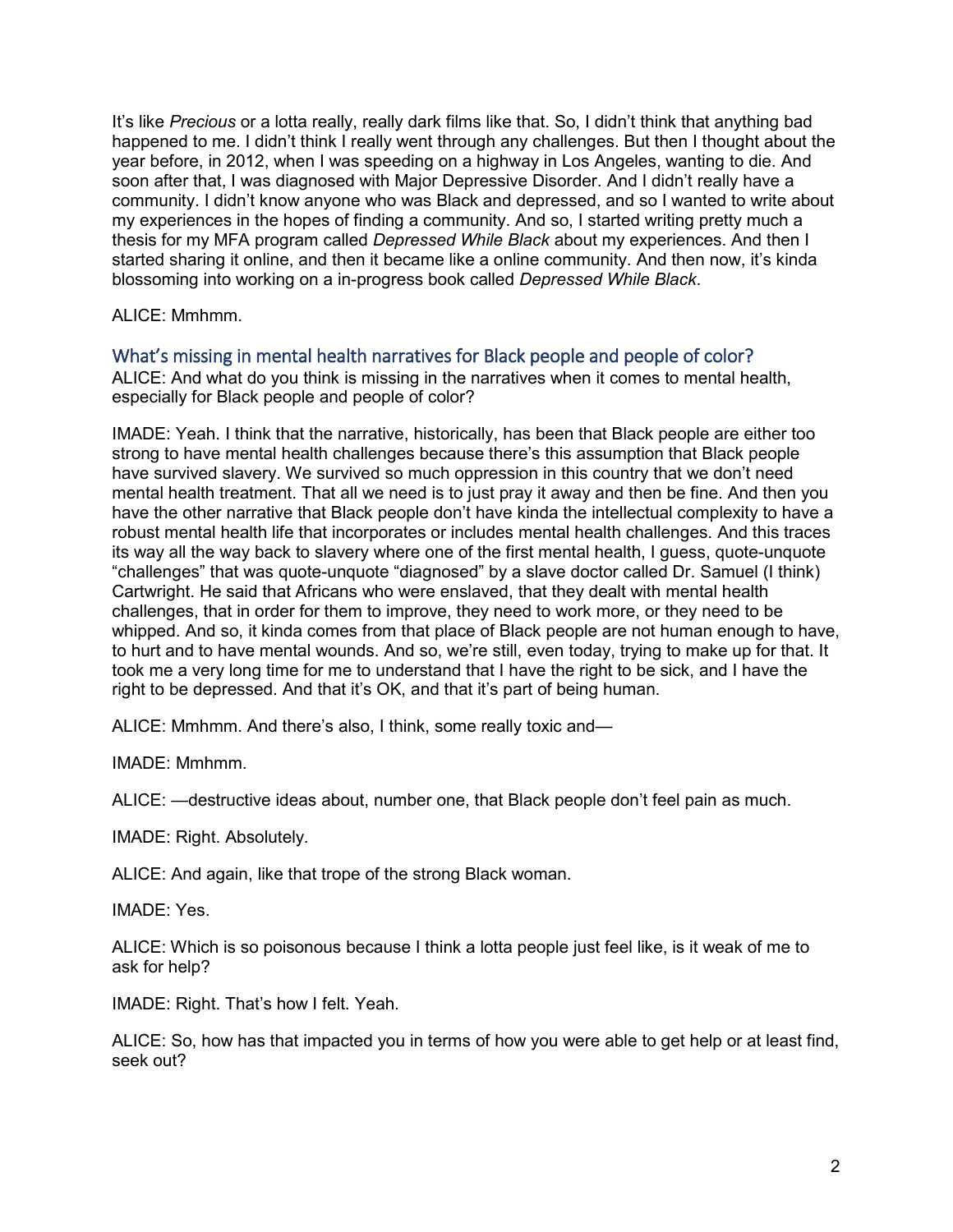IMADE: Yeah, I come from a really strict Pentecostal background, and so I thought that being a strong Black woman meant praying away problems and having faith and God and that's it, and not utilizing help. And I suffered for a really long time, and I didn't really get on medication until maybe six months or so after I got diagnosed. And it was because I was at pretty much like a church, and the minister there was like, "Get on medication because when my dad got on medication, I got my dad back." And so, it's that kind of feeling that if you're a strong Black woman, it means completely relying on yourself or completely relying on your community and not relying on any type of professional help. And I feel like there's a sense of unworthiness that's kind of the backbone of being a strong Black woman, which is, "I'm not worthy to be weak. I'm not worthy to be catered to and be nurtured because it's my job to nurture everyone else." And so, I think for me, I had to kinda create space for myself to be weak and to not see it as something to fix with more work, but to actually fix with rest.

## [R&B music break]

# The harms of stereotypes and toxic concepts

ALICE: And what do you think are some of the consequences of, I guess, stereotypes or really toxic concepts in terms of people you know as well who also struggle? What are some of the real harms to the Black community?

IMADE: Well, I think probably one of the biggest consequences is that we're dying. You know, a lot of Black people, we're dying of heart attacks, strokes, stress-related illnesses at such a young age, and we're also dying of suicide as well. And that was what I was experiencing. I dealt with a lot of suicidality because I felt hopeless, and I felt like I was beyond help because that's what I was told. I was told that if prayer doesn't help you, then there's something wrong with you. That it's not something wrong with maybe there's a chemical imbalance, or maybe there's something in your environment that needs to change. I was told that, "Oh, you're the problem." And internalizing that self-hatred and that self-shame, it caused me to want to end my life. And I think that's the main thing that I'm trying to do with Depressed While Black is just trying to keep us alive. Because a lotta times, getting help can be the difference between life and death.

And then also, that you deal with the structural consequences where a lot of us cannot get the right diagnosis. Some of us are going to our doctors, and we're saying we're having all these problems. And we're not being heard. Or it swings the other way: we're being criminalized and we're thrown into psychiatric hospitals against our will and we're not being part of the treatment process. So, you have kinda this pendulum that's happening. It's either doctors are completely apathetic, and they're not actively listening to our concerns, or they're kinda over-treating us, and they're giving us very harsh medication that makes it difficult to advocate for ourselves. Either we're drooling on ourselves, we have a difficulty to speak because they're overprescribing medications, or we're just locked up, and we're taken away from our families. We're taken away from the people that love us the most, and we're put into psychiatric facilities and even jail because our mental health is deemed criminal.

So, it's a lot that we're up against, and it does make sense that there is a stigma of, "I don't wanna go to the doctor," or "I don't want to tell anybody what I'm going through" because there is, yeah. We have historically, and even in present day, have been exploited by the medical system. So, it's a lotta things to address and to talk about when it comes to being depressed while Black.

ALICE: Yeah. I think there's definitely an element of eugenics and racism.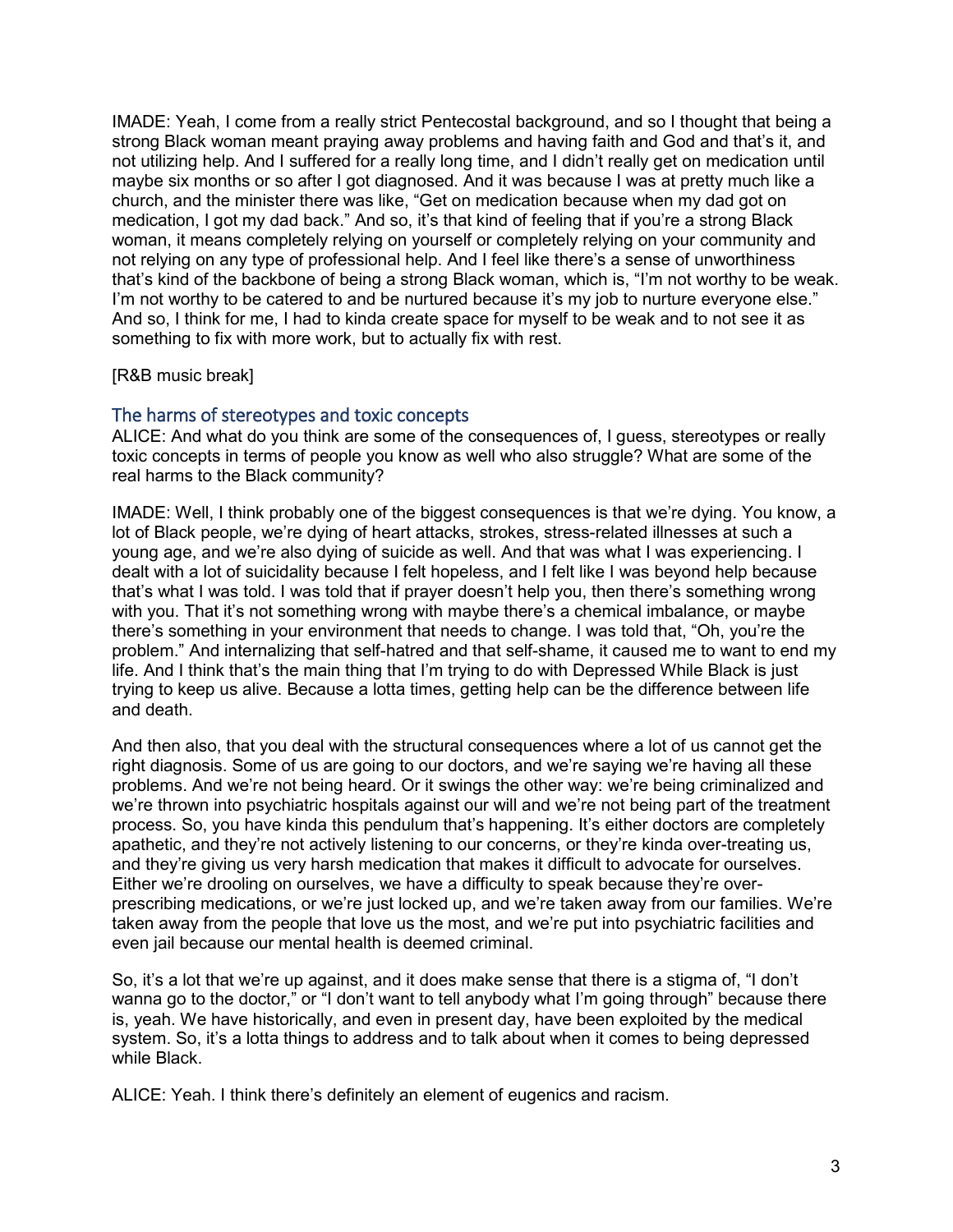IMADE: Mm, yes.

ALICE: People don't like to think about eugenics or genocide.

IMADE: Yeah.

ALICE: But I think underlying all of that, that's been the, very much the kind of function of—

IMADE: Yes!

ALICE: —all these systems that are just set up to really want to destroy, oppress, and eradicate Black folks.

IMADE: Yes.

ALICE: Not just in America, but everywhere.

IMADE: Mmhmm, mmhmm.

ALICE: So, think about clearly, medical racism is a thing. Institutionalization against people's consent is a thing.

IMADE: Mmhmm. Yes.

# Systemic changes needed

ALICE: What are some systemic changes that you think are necessary just based on your understanding of how we live in these conditions that are present right now?

IMADE: Yeah. I mean, I think that we need to go from a school-to-prison pipeline to a school-totherapy pipeline. We don't have enough Black therapists. We don't have enough Black professionals. I'm thinking maybe 2%. I mean, it's a pretty low number. And I think the main thing we need to do is expose children to therapy at a young age so that it's normalized to get therapy for themselves, and it's normal for them to want to be a therapist. Because I really want to see the day when kids say they wanna be a therapist like they say they wanna be a basketball player or a football player. But it takes representation, and it takes exposure to pretty much fix the pipeline that's happening where kids are being funneled to prison. Kids are saying, "Hey, you know, I need to, I'm anxious. I'm having issues," and they're being put on medication that keeps them actually restrained. So, I think the main thing is it's really fixing the pipeline towards mental health professionals and that career, that career path.

I think also what needs to take place is that we need to have more peers in the mental health system. Where I work at right now, at the Mental Health Association in San Francisco, it's a 90% peer-run organization, so the majority of us at our organization has a mental health challenge. And we do have services where we work in the actual medical system and help guide people with case management and help them get through the system when they're having acute problems. And I do think Black folk that are in the system, that are hospitalized, that are in the emergency rooms, they need to see themselves. They need to see people who've been through what exactly they've been through to help navigate setting up appointments, navigate picking up medication from the pharmacy, navigating going to support groups and out-patient, and helping them explain to their boss, "I have to take some time off because I have a mental health challenge." We need more people that look like us in the system to advocate for us. And I think that's what it's gonna have to take, is kind of us advocates on the outside saying, "Hey, we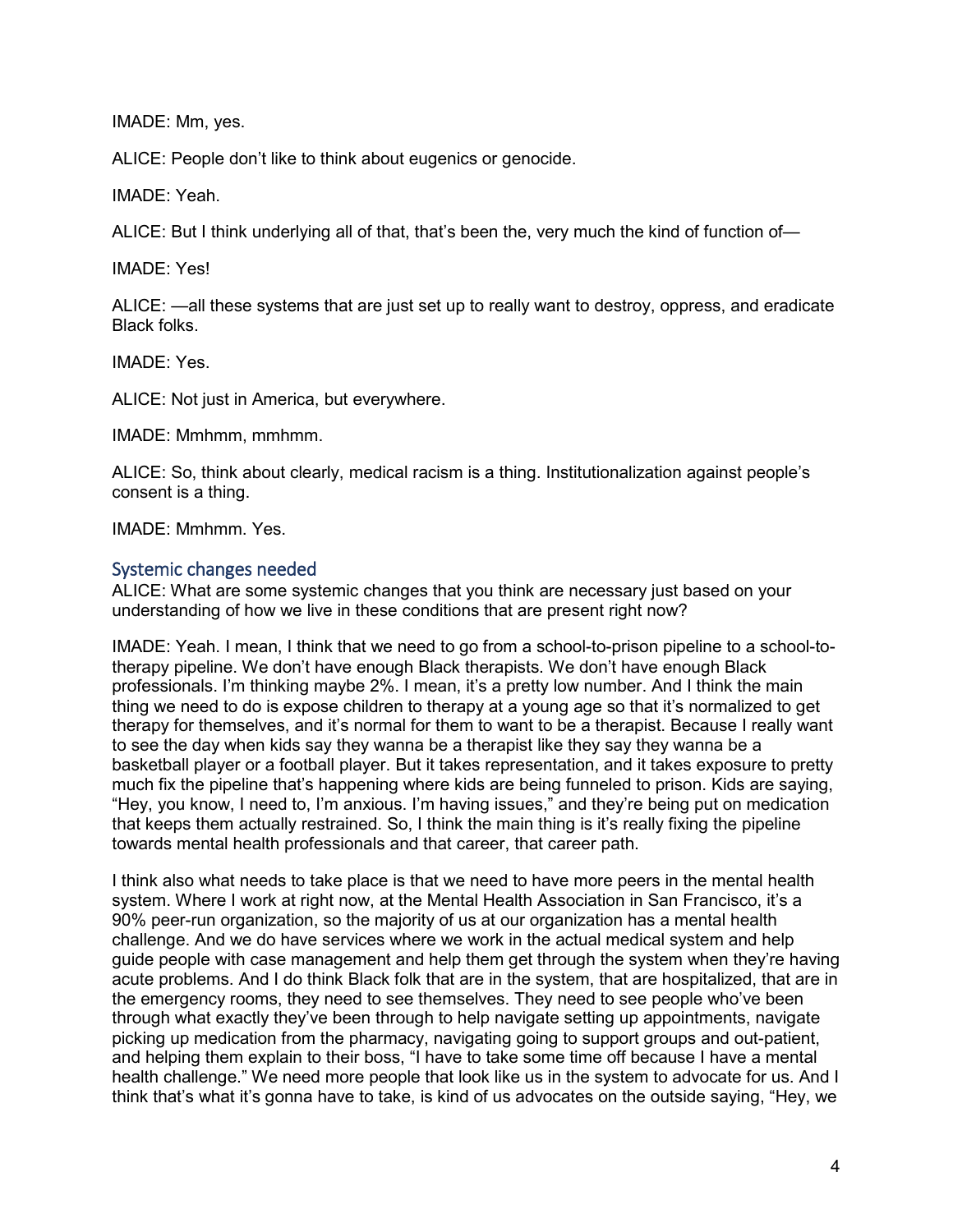need to totally change this whole system." And then in the meanwhile, like us working in the system to kinda change it.

ALICE: Yeah, and I feel like again, this is like that very common motto—

IMADE: Yes.

ALICE: —nothing about us without us.

IMADE: Right.

ALICE: Because it does feel like the mental health system is primarily composed of these experts.

IMADE: Yeah.

ALICE: And very often, they do not experience mental health disabilities.

IMADE: Yes.

ALICE: You know, people who experience mental health disabilities can be both, the experts, the professionals, and the peer supports.

IMADE: Right.

ALICE: What are your thoughts about that in terms of just people who've, especially people who've been through hospitalization and who have been institutionalized, those are the folks who really should be designing—

IMADE: Yes!

ALICE: —and administering services 'cause they know what it's like.

IMADE: Yeah. I mean, I think even out here in San Francisco, there's talks about this legislation called SB-1040, where local legislators are wanting homeless people to be conserved for up to a year if they have eight psychiatric holds in one year. And you know, as a person that's been hospitalized twice, part of me is like, have you been to a psychiatric hospital? Do you know what it's like to have those doors lock behind you, and you're away from your friends and your family? And you don't know if you're gonna be safe. You don't know if you're actually gonna get the treatment that you need, and it can be a very traumatic experience. And it is frustrating when you're being given something that the practitioner wouldn't want for themselves.

You know, when I was hospitalized, I couldn't leave. I couldn't leave the facility. I was inside all day, all day long. I was in a frenetic atmosphere: constant screaming, constant yet, constantly people getting restrained. I was forced on medication I didn't wanna take. I was told—I was misdiagnosed because—I was told by a psychiatric doctor that because I was laughing with my friends when they visit me, and I was writing in my book, that pretty much, I'm bipolar. And so, there's so many traumatic situations that happen in psychiatric hospitals. And I don't understand. There's this confusion of like, we put you in a psychiatric hospital, and you're not getting better. Well, because I'm in the traumatic, high-stress environment where I'm still reeling from the suicide attempt, or I'm still reeling from this trigger that got me in here, and then I have to deal with all these triggers that are happening in the actual hospital.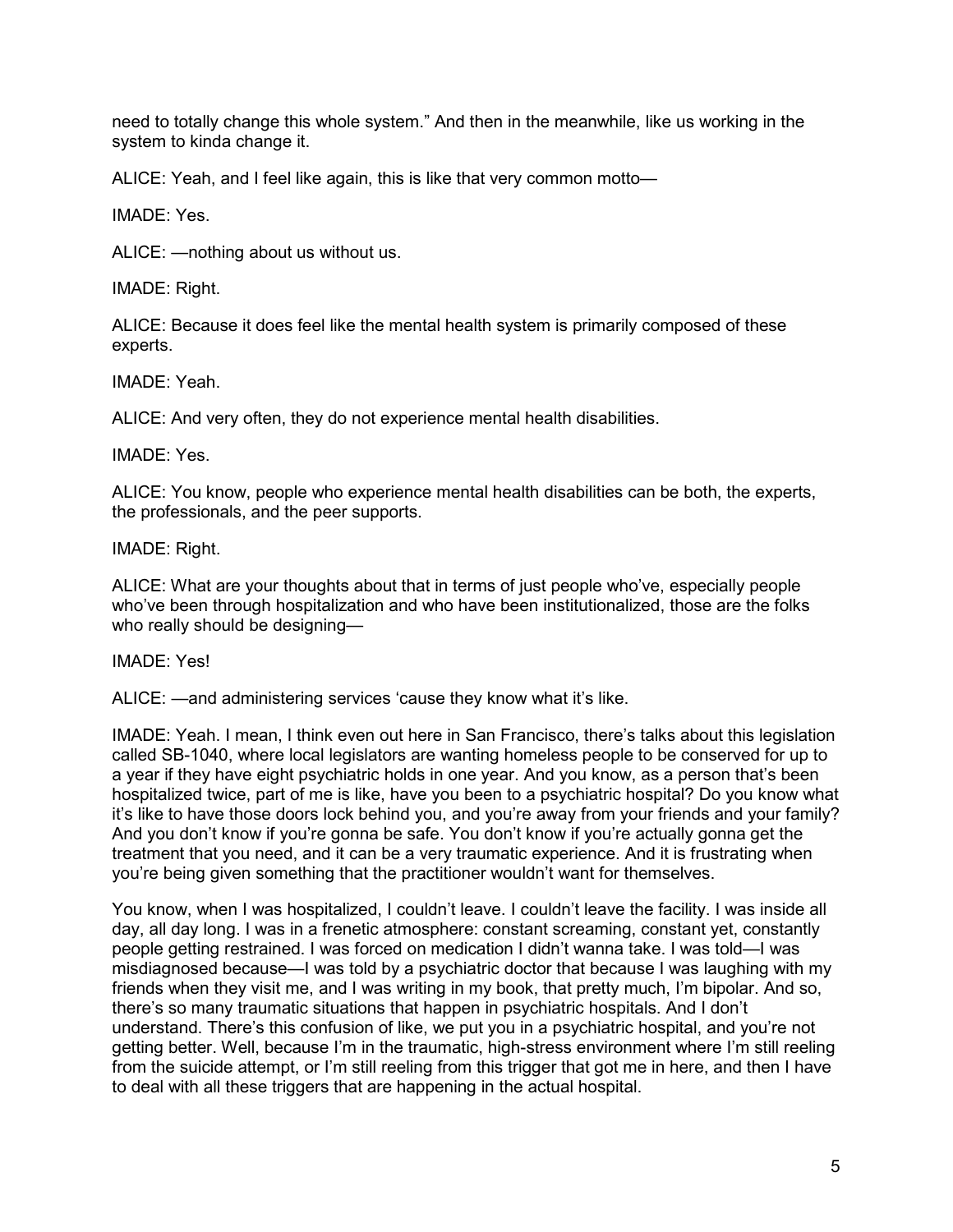So, yeah. We need to have more peers, more people with mental health challenges running the actual hospitals so that it's an actual therapeutic environment, and that it's not just a place to contain people and to pretty much punish them for being sick.

[R&B music break]

# Being open about therapy and getting to therapy for all

ALICE: You've been really open about experiences with therapy.

IMADE: Yeah.

ALICE: And I was wondering, can you tell me what it's like for you to find the right therapist that understands your culture and your lived experiences?

IMADE: Yeah. I mean, it's like a breath of fresh air when you find a therapist that understands the music that you listen to, understands the slang that you use to describe depression. Because you know, different cultures describe depression differently, and it's not always described as, "Oh, I'm in bed, crying." Everybody has different phrases and different words and different vernacular around mental health. And so, to feel as if you and your therapist are speaking the same language, I mean, it's a really beautiful thing to happen. But it's also so hard, you know. A lot of us have to jump through a lot of hoops to get a therapist that's in our network, get a therapist that can treat our particular condition, and then get a therapist that's culturally competent. And I think what we're seeing with therapy for Black girls, and a lot of these Black therapist directories cropping up, I think more Black people are aware that not only do we need really high-quality mental health treatment, we need to go into the room and feel like we can bring our most authentic self. And what happens in the past for me when I had non-Black therapists is I constantly felt like the other therapist was playing kinda the devil's advocate. When I said, "This felt racist to me. This felt like this was a microaggression," I felt like I had to constantly prove the worthiness of my culture and the worthiness of my perspective as a Black woman. And so, to go into a therapy room and not have to fight is just such a refreshing thing and such a needed thing for a lot of us. Because a lot of us that are Black folks that are dealing with Trump's America, and a lotta people of color, we're fighting all the time. And I just feel like the therapy room doesn't need to be a place where we're fighting.

ALICE: And there's still these kind of like, you know, therapy's for white people.

IMADE: Yeah.

ALICE: How do we get to a place where therapy's for everyone?

IMADE: I mean, I think the structural barriers of therapy really has to be lowered. I think one of the main reasons why I thought that therapy was for white people was because therapy was expensive, and the only people that I saw that were rich growing up were white people. And I think once we lower the barriers to therapy, and we start making it accessible, just as accessible as it is to get [chuckles] an unhealthy meal in the hood, you know, just as easy it is to pick up some Frito's, I think once we make it so accessible that it becomes a part of our daily life, I think that stigma can end. And then also, just to representation and exposure, just us talking openly, "Oh, I gotta see my therapist today. Can I talk to you after therapy?" Just kinda putting it naturally in conversations in our culture, it's becoming a natural part of a lot of television we watch of therapy sessions when it comes to *Insecure*. So, I think we can break it down, but I think the first is gonna have to be access and then after that, it's gonna be representation and exposure.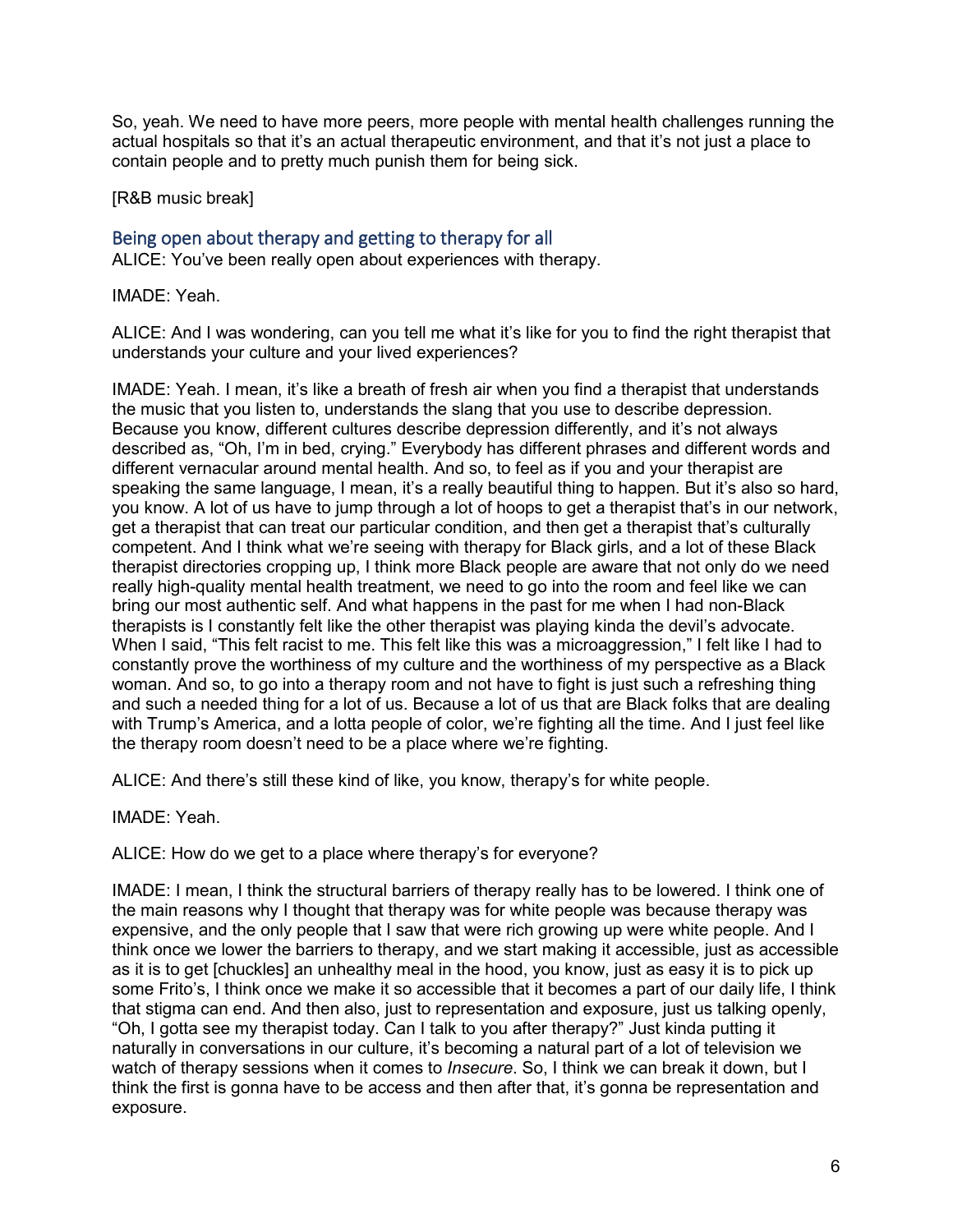ALICE: Yep. And I think that making it an organic part of the neighborhood—

IMADE: Yes.

ALICE: —and the community life is really important. And when you just said that, I was just like, I had this image of a 7-11, but for therapy.

IMADE: Yes! It's that simple. Like getting a bag of chips. [laughs] Yeah.

ALICE: Wouldn't that be awesome? It's like a bodega, yeah, yeah.

IMADE: Yeah.

ALICE: Get your coffee, and then you can talk to your community therapist.

IMADE: Absolutely. And I mean, I think that's what makes sicknesses or things like colds, things like flu, I think the reason why there isn't much of a stigma around it is because the treatment for it is everywhere. You can go to a bodega to get treatment for a cold. You can go to 7-11 and different places like that. We need to make it, make mental health treatment that accessible.

ALICE: Yeah. That's a dream one day.

IMADE: Mmhmm.

ALICE: We need to do that.

IMADE: Yeah! Yeah, we should do that. [laughs]

ALICE: Yeah. We can call it something like Imade's Corner or something.

IMADE: Right, right. Therapy Corner, something like that. Yeah, yeah.

[R&B music break]

# Mental health and disability communities coming together

ALICE: So, is there anything else you'd like to talk about in terms of Black mental health before we wrap up?

IMADE: I mean, I think I just have a question for you in the sense of, what can mental health advocates do to support your movement? How can we support you?

ALICE: Wow! I never thought about that, but I think I'd love for all of us to kind of think of ourselves as a part of a larger movement.

IMADE: Yeah.

ALICE: Like I know that our distinct histories and that it's not to erase the very particular movement and history of mental health advocacy, but I feel like there's just so many interconnections.

IMADE: Yeah. Mmhmm.

ALICE: For example, like getting behind stuff like the Affordable Care Act or Medicaid.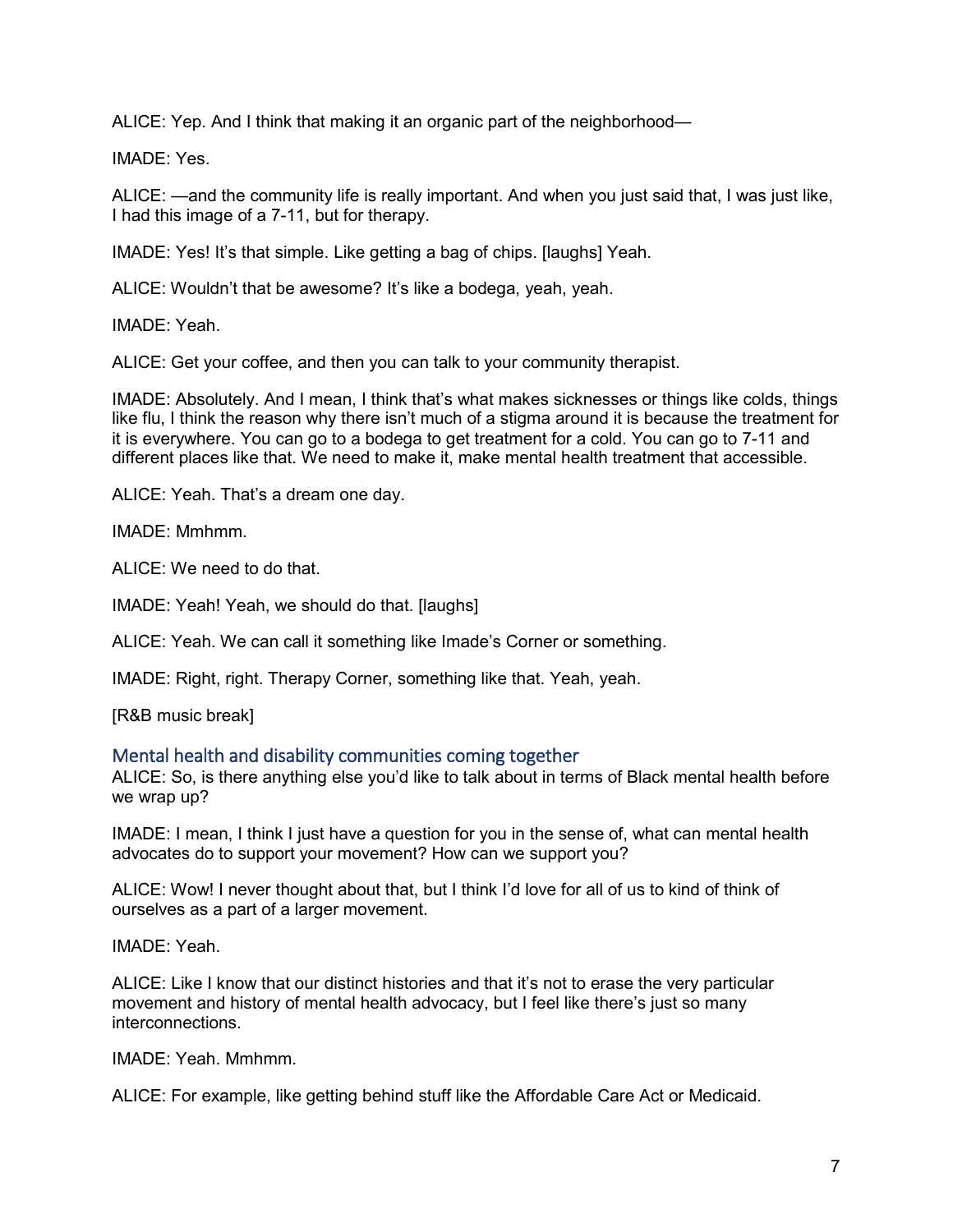IMADE: Yes.

ALICE: You know, the idea that we need to show more solidarity, I think.

IMADE: Yes, we do.

ALICE: I think it's interesting that it is good that there are these different communities, but I also feel like we should really think about how do we leverage each other's power?

IMADE: Yes.

ALICE: Because a lotta times, there is this really bizarre hierarchy, right?

IMADE: Yes, there is.

ALICE: And I feel like that's really also poisonous within the larger disability rights movement, is that we often forget about mental health, or we often forget about intellectual disabilities or cognitive disabilities. Because I think again, this speaks to this very narrow perception of what is disability.

IMADE: Yeah.

ALICE: And the fact that there are people with mental health disabilities that don't think about themselves as a disabled person.

#### IMADE: Right.

ALICE: So, that's also really interesting too in terms of identity. I think that's really interesting. I would love to have more conversations with people who, you know, it doesn't matter to me whether they identify as a disabled person or not. But it's because I know they are part of this larger family, and I really do hope that people feel like they are part of it. But again, there is this history of people being very much about their own little turf, you know?

IMADE: Yeah.

ALICE: So, I think it's a really interesting kind of conversation to have in terms of just like how do we identify? And also, how do we really welcome each other even with our differing perspectives on how we see ourselves, and what do we have in common in terms of what are we fighting for? And I think again, this idea that it's part of the system, but healthcare, mental health has been such a separate, carved-out system from primary care.

#### IMADE: Mmhmm.

ALICE: And I feel like also, it sets up this silo, right?

IMADE: Yeah.

ALICE: In conversations about healthcare somehow, mental health is like this separate conversation to be had because there's the programs and services all come out of a different kind of stream. And that itself is also, I think, a very clear example of this kind of separate thing.

IMADE: Yeah.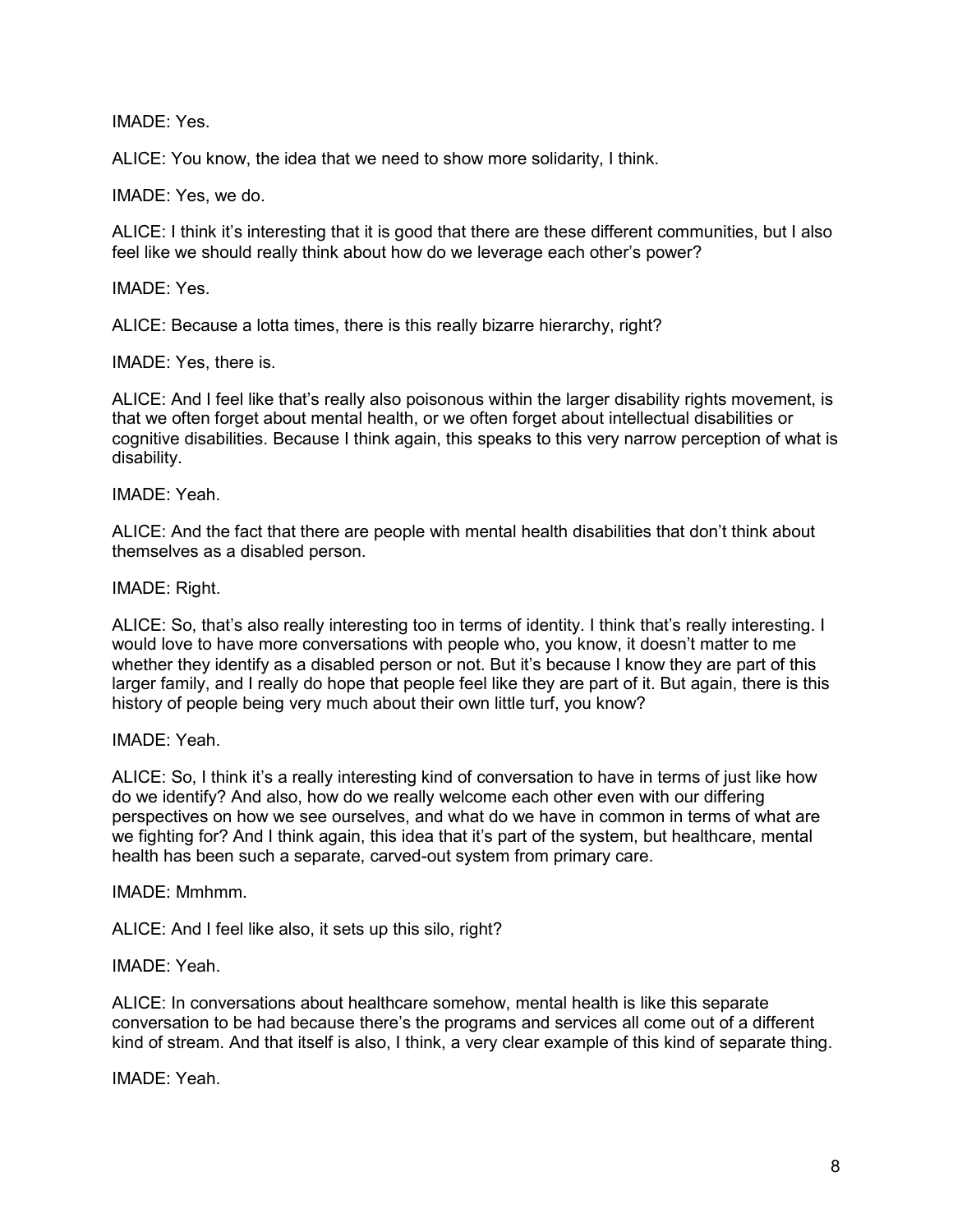ALICE: So, I think in a lotta ways, the way the system is set up already makes us kind of feel like there are these artificial divisions.

## IMADE: Yes, there is.

ALICE: I think we're all behind the ideas of fighting inequality and also really talking about the ways that saneism and ableism and really racism are all interlinked.

IMADE: It is all inter-related. And I do think that you touched on so many great points. I think for me, the challenge that I had is am I disabled? I definitely have that in mind, but I think it was…. We live in a society that rewards people who aren't disabled.

## ALICE: Mmhmm.

IMADE: And I think there's ableism within the mental health movement because the most visible people in the mental health movement are typically the most quote-unquote "respectable" illnesses: the anxiety, the depression, quote-unquote "high functioning." And I think we need to eradicate the ableism in our movements, to be quite honest, so that everyone has representation, including people who deal with paranoia and psychosis. And I think I was tainted because I felt like I am not disabled, so if someone invited me to be a part of a disability action, I was like, "Oh, you know, I don't feel like I have a right to take up space."

# ALICE: Mmhmm.

IMADE: But I think we don't have a wide enough lens to really understand that our oppression is interlinked, and our identities are interlinked in that being disabled or having that identity can be very empowering. And I think because I live in this society, I kind of internalize oh, it's the bad thing, so I don't wanna be that. And I think I'm still trying to eradicate that ableism, and you're movement, disability movement to me, is one of the most instructive movements out there right now. I'm learning so much. I might not be the most vocal, but I'm learning the ways in which I've been ableist. And I'm learning the ways in which I've been silent when I saw something wrong, but I just didn't speak up. And so, I just, I thank you so much because I feel like what you're doing is gonna take the mental health movement to the total next level. If we really grab hold onto a lotta the tenets that you have already known forever [chuckling] even though, but we're kinda, I feel like in the mental health movement, we're just starting to learn issues around access. But yeah, I just again, I'm just so grateful for you, and I thank you so much because I feel like there's no way that you can be a good mental health advocate if you don't understand the larger disability movement. And so, yeah, I'm learning that.

ALICE: Well, I appreciate that. I think that we're all in it together, you know. I really believe that. I think part of that is really acknowledging we each have our own implicit bias, right?

#### IMADE: Yeah.

ALICE: We all know certain things better than other people, but yet, that doesn't make us the expert.

#### IMADE: Right.

ALICE: And I feel like that's the kinda humility and kind of just acknowledgement that we should just acknowledge and that it's OK. That is completely OK. 'Cause I think if we don't bring up everyone, what is the point, you know?